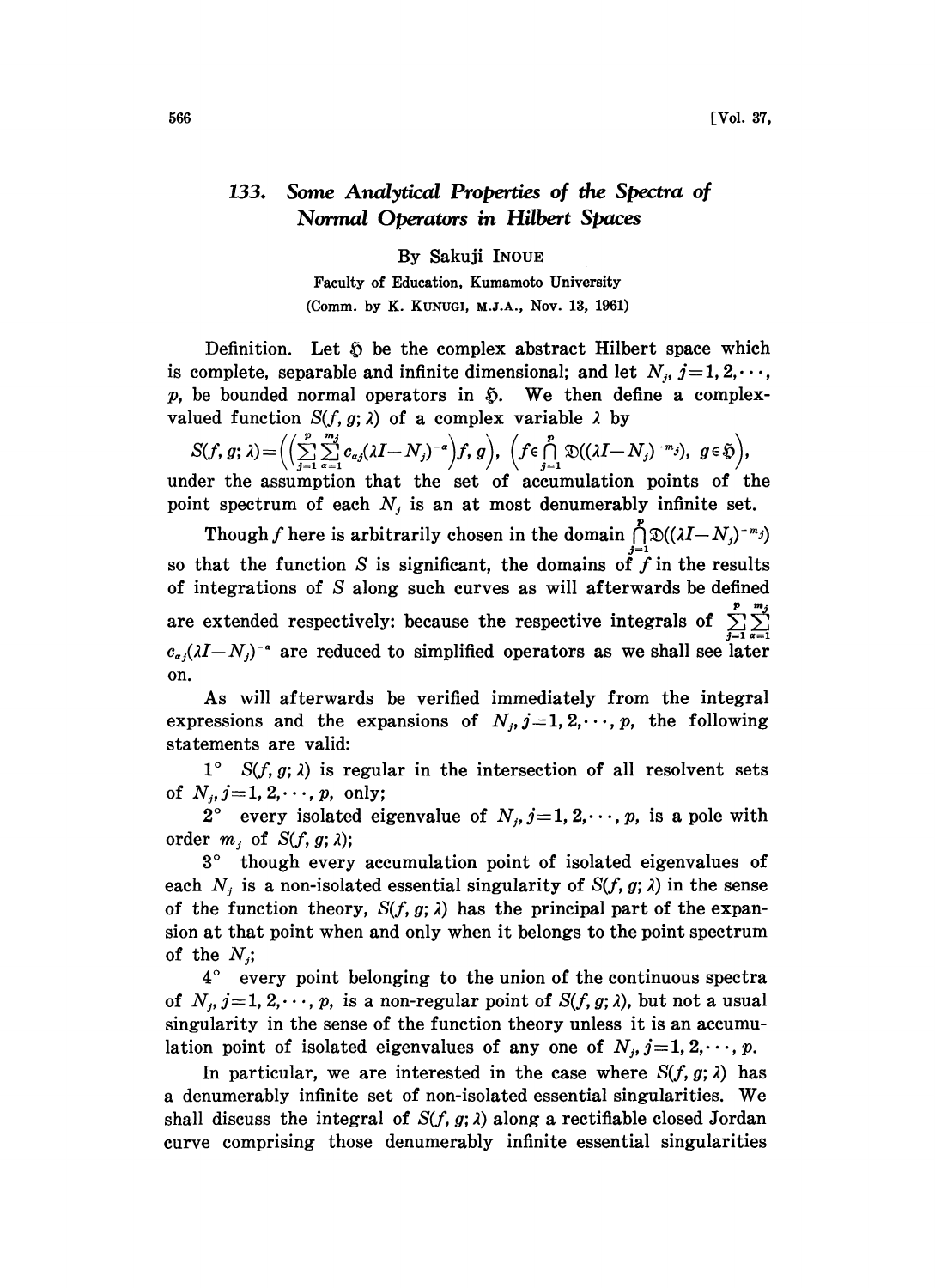No. 9] Some Analytical Properties of the Spectra of Normal Operators 567

inside itself.

Theorem A. Let D be a domain whose boundary  $\partial D$  is a rectifiable closed Jordan curve; let  $\{z_{\nu}^{(j)}\}_{\nu=1,2,...}$  be the point spectra of bounded normal operators  $N_j$ ,  $j=1,2,\cdots,p$ , in  $\tilde{v}$ ; let  $\{z_{\nu}^{(j)}\}_{\substack{j=1,2,\cdots,p\j=1}}$  and their accumulation points be completely contained in  $D$ ; let  $K_r^{(j)}$  be the eigenprojector of  $N_i$  corresponding to the eigenvalue  $z_i^{(j)}$ ; let  $S(f, g; \lambda)$  defined above be regular with respect to  $\lambda$  in the closure  $\overline{D}$  of D except for  $\{z_{\nu}^{(j)}\}_{\substack{j=1,2,\cdots,p\j=1,2,\cdots,p}}$  and their accumulation points which are denumerably infinite in number; and let  $\varphi(\lambda)$  be an arbitrarily given function regular in  $D$ . Then

(1) 
$$
\frac{1}{2\pi i} \int_{\partial D} \varphi(\lambda) S(f, g; \lambda) d\lambda = \sum_{j=1}^{p} \sum_{\alpha=1}^{m_j} \sum_{\nu=1}^{\infty} \frac{c_{\alpha j} \varphi^{(\alpha-1)}(z_{\nu}^{(j)})}{(\alpha-1)!} (K_{\nu}^{(j)} f, g),
$$
  
\n
$$
(0! = 1, \varphi^{(0)}(z_{\nu}^{(j)}) = \varphi(z_{\nu}^{(j)})),
$$

where the curvilinear integration is taken in the counterclockwise direction; and moreover the series of the right-hand side converges absolutely.

*Proof.* Since  $N_j$ ,  $j=1, 2, \dots, p$ , are bounded normal operators in  $\mathfrak{D}$ , it is first clear that there exists such a domain D as was described in the statement of the present theorem.

Now, let G be the complex z-plane,  $\Delta(N_i)$  the continuous spectrum of  $N_j$ , and  $\{K^{(j)}(z)\}$  the complex spectral family associated with  $N_j$ . Then we have

$$
\sum_{i=1}^{p} \sum_{\alpha=1}^{m_j} c_{\alpha j} (\lambda I - N_j)^{-\alpha} = \sum_{j=1}^{p} \sum_{\alpha=1}^{m_j} \int_{G} \frac{c_{\alpha j}}{(\lambda - z)^{\alpha}} dK^{(j)}(z) \quad (\lambda \in \partial D)
$$
  
= 
$$
\sum_{j=1}^{p} \sum_{\alpha=1}^{m_j} \left\{ \sum_{i=1}^{\infty} \frac{c_{\alpha j} K^{(j)}_{\nu}}{(\lambda - z^{(j)})^{\alpha}} + \int_{\Delta (N_j)} \frac{c_{\alpha j}}{(\lambda - z)^{\alpha}} dK^{(j)}(z) \right\}.
$$

If we next denote by  $z_{(j,n)}$  one of accumulation points of  $\{z_{\nu}^{(j)}\}_{\nu=1,2,...}$  such that it belongs to the continuous spectrum of  $N_j$ , then, by the hypothesis on  $S(f, g; \lambda)$ , every point  $z \in \Delta(N_j) - \{z_{(j,n)}\},$  $j=1, 2, \dots, p$ , lies outside  $\partial D$  and hence

$$
\frac{1}{2\pi i}\int\limits_{\partial D}\frac{c_{\alpha\beta}\varphi(\lambda)}{(\lambda-z)^{\alpha}}d\lambda=0, \ (z\in\Delta(N_j)-\{z_{(j,n)}\};\ j=1,\ 2\cdots,\ p;\alpha=1,\ 2,\cdots,m_j).
$$

On the other hand, since, by hypotheses,  $\{z_{\nu}^{(j)}\}_{\substack{\nu=1,2,\dots,p\j=1,2,\dots,p}}$  and their accumulation points lie inside  $\partial D$ , we have

$$
\frac{1}{2\pi i}\int\limits_{\partial D} \frac{c_{\alpha\beta}\varphi(\lambda)}{(\lambda-z^{(j)}_\nu)^{\alpha}}d\lambda=\frac{c_{\alpha\beta}\varphi^{(\alpha-1)}(z^{(j)}_\nu)}{(\alpha-1)!},\,\,(\alpha=1,\,2,\cdot\cdot\cdot,\,m_j);
$$

and moreover we can derive without difficulty the relation

$$
\int_{\partial D} \int_{\overline{D}} \frac{c_{\alpha\beta}\varphi(\lambda)}{(\lambda-z)^{\alpha}} dK^{(f)}(z) d\lambda = \int_{\overline{D}} \int_{\partial D} \frac{c_{\alpha\beta}\varphi(\lambda)}{(\lambda-z)^{\alpha}} d\lambda dK^{(f)}(z)
$$

by considering the limit of a sequence of approximation sums of the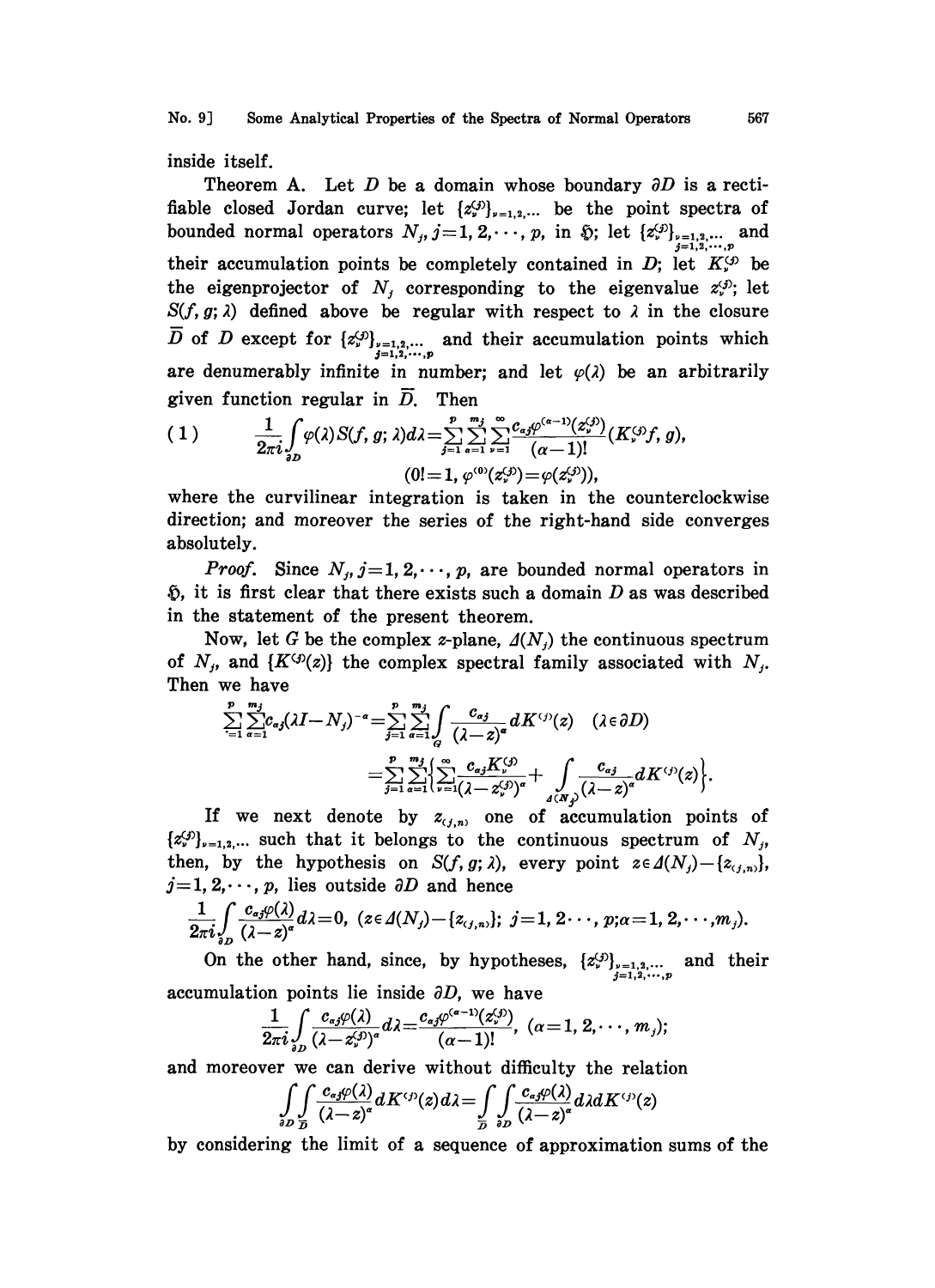568 [Vol. 37, S. INOUE ]

line integral of the left-hand side.

Furthermore, if we donote by  $\{E^{(j)}(\Re(z))\}$  and  $\{F^{(j)}(\Im(z))\}$  the spectral families associated with the self-adjoint operators  $\frac{1}{2}(N_f+N_f^*)$ and  $\frac{1}{\alpha} (N_j - N_j^*)$  respectively and consider the rectangle  $\delta$  defined by  $(\Re(z_{(j,n)})-\varepsilon\!<\!\Re(z)\!\leq\!\Re(z_{(j,n)}),\,\Im(z_{(j,n)})\!-\!\varepsilon'\!<\!\Im(z)\!\leq\!\Im(z_{(j,n)}))$ 

where  $\varepsilon$  and  $\varepsilon'$  are sufficiently small positive numbers, then  $K^{ij}$ 

$$
\begin{array}{c}\beta(\delta) = [E^{(j)}(\Re(z_{(j,n)})) - E^{(j)}(\Re(z_{(j,n)}) - \varepsilon)] \\
\times [F^{(j)}(\Im(z_{(j,n)})) - F^{(j)}(\Im(z_{(j,n)}) - \varepsilon')] \end{array}
$$

and it converges in the sense of norm to the null operator as  $\varepsilon$  and  $\varepsilon'$  both tend to zero: for otherwise  $z_{(i,n)}$  would become an eigenvalue of  $N_j$ , contrary to the assumption on  $z_{(j,n)}$ . On the other hand, the set  $\{z_{(j,n)}\}$  of such points  $z_{(j,n)}$ ,  $n=1, 2, \dots$ , as we described above is an at most denumerably infinite set and lies inside  $\partial D$ . Hence

$$
\frac{1}{2\pi i}\int\limits_{\partial D}\int\limits_{\{Z_{(j,n)\}}}\frac{c_{aj}\varphi(\lambda)}{(\lambda-z)^{\alpha}}dK^{(j)}(z)d\lambda=\frac{c_{aj}}{(\alpha-1)!}\int\limits_{\{Z_{(j,n)\}}}\varphi^{(\alpha-1)}(z)dK^{(j)}(z)=0
$$

for  $\alpha = 1, 2, \dots, m$ , and  $j = 1, 2, \dots, p$ .

In consequence, we can find with the help of these results that

$$
\frac{1}{2\pi i} \int_{\partial D} \varphi(\lambda) S(f, g; \lambda) d\lambda = \frac{1}{2\pi i} \int_{\partial D} \int_{\mathcal{G}} \sum_{j=1}^p \sum_{\alpha=1}^{m_j} \frac{c_{\alpha j} \varphi(\lambda)}{(\lambda - z)^{\alpha}} d(K^{(j)}(z) f, g) d\lambda
$$

$$
= \frac{1}{2\pi i} \sum_{j=1}^p \sum_{\alpha=1}^{m_j} \int_{\partial D} \int_{\mathcal{D}} \frac{c_{\alpha j} \varphi(\lambda)}{(\lambda - z)^{\alpha}} d(K^{(j)}(z) f, g) d\lambda
$$

$$
= \sum_{j=1}^p \sum_{\alpha=1}^{m_j} \sum_{\nu=1}^{\infty} \frac{c_{\alpha j} \varphi^{(\alpha-1)}(z_{\nu}^{(j)})}{(\alpha - 1)!} (K_{\nu}^{(j)} f, g).
$$

It remains only to prove that the series in (1) converges absolutely.

Let  $\mathfrak{M}^{(j)}$  be the subspace determined by all eigenelements of  $N_j$ and let  $\{\varphi_k^{(j)}\}$  be an orthonormal set determining  $\mathfrak{M}^{(j)}$ . Then we can write

$$
\left(\sum_{\nu=1}^{\infty} K_{\nu}^{(j)}\right) f = \sum_{k=1}^{\infty} a_k \varphi_k^{(j)},
$$
\n
$$
\left(\sum_{\nu=1}^{\infty} K_{\nu}^{(j)}\right) g = \sum_{k=1}^{\infty} b_k \varphi_k^{(j)},
$$
\nwhere  $\sum_{\nu=1}^{\infty} K_{\nu}^{(j)} \leq I$ ,  $a_k = \left(\left(\sum_{\nu=1}^{\infty} K_{\nu}^{(j)}\right) f$ ,  $\varphi_k^{(j)}\right)$  and  $b_k = \left(\left(\sum_{\nu=1}^{\infty} K_{\nu}^{(j)}\right) g$ ,  $\varphi_k^{(j)}\right)$ ,  
\n $k = 1, 2, \cdots$  On the other hand, since  $\left(\sum_{\nu=1}^{\infty} K_{\nu}^{(j)}\right) f$  and  $\left(\sum_{\nu=1}^{\infty} K_{\nu}^{(j)}\right) g$  both  
\nare elements in  $\mathfrak{M}^{(j)}$ ,  $\sum_{k=1}^{\infty} |a_k|^2 < \infty$  and  $\sum_{k=1}^{\infty} |b_k|^2 < \infty$ . Moreover, since by  
\nhypotheses  $\varphi(\lambda)$  is regular in  $\overline{D}$ , there exists a finite positive number  
\nM such that  $|\varphi^{(\alpha-1)}(\lambda)| \leq M$ ,  $\alpha = 1, 2, \cdots, m_j$ , in  $\overline{D}$ . By virtue of  
\nSchwarz's inequality we have therefore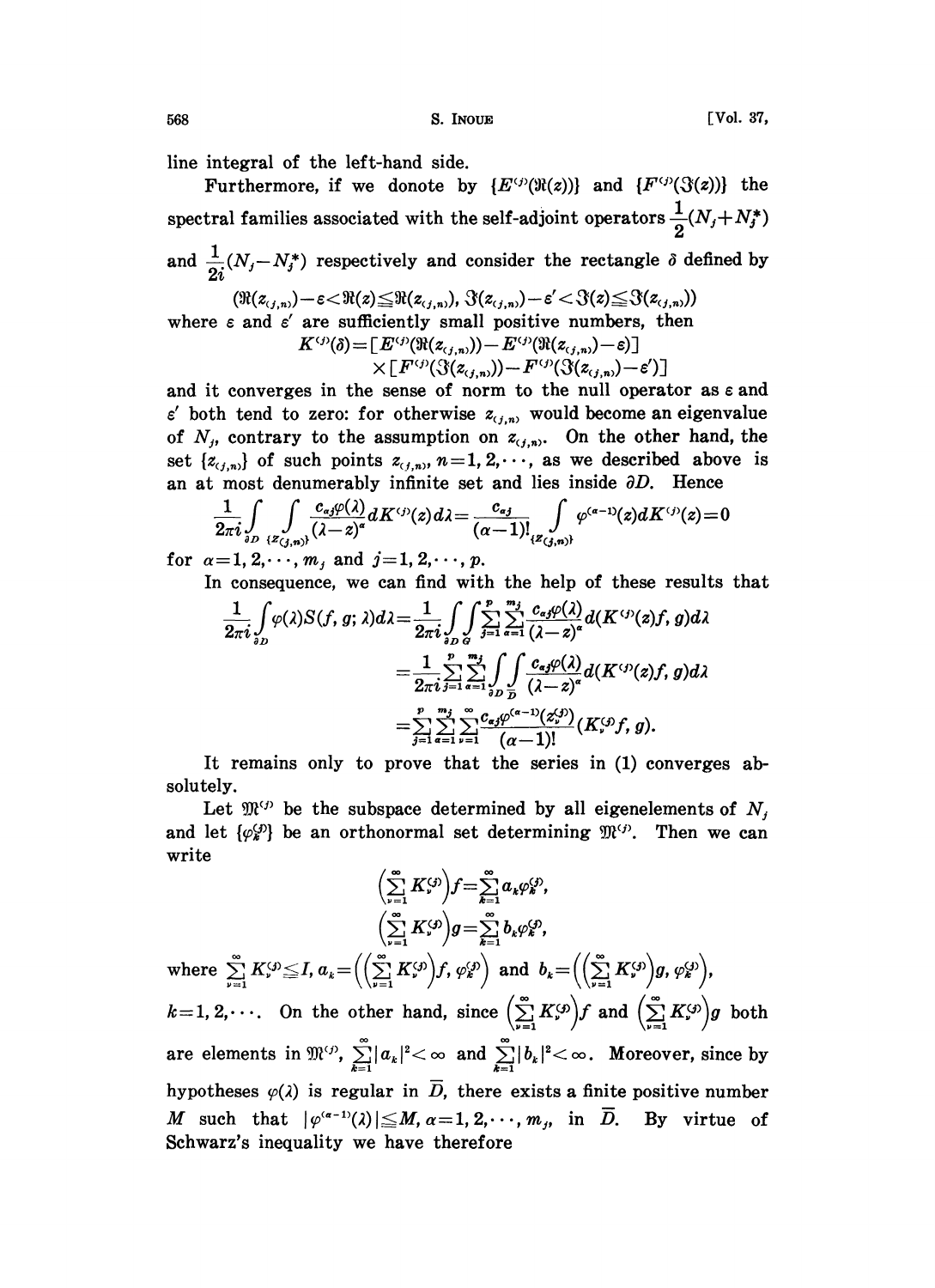No. 9] Some Analytical Properties of the Spectra of Normal Operators 569

$$
\sum_{\nu=1}^{\infty} |(K_{\nu}^{\zeta j}f, g)| |\varphi^{\zeta \sigma - 1}(z_{\nu}^{\zeta j)}| = \sum_{\nu=1}^{\infty} |(K_{\nu}^{\zeta j}f, K_{\nu}^{\zeta j}g)| |\varphi^{\zeta \sigma - 1}(z_{\nu}^{\zeta j)}|
$$
  

$$
\leq \sum_{\nu=1}^{\infty} ||K_{\nu}^{\zeta j}f|| ||K_{\nu}^{\zeta j}g||M
$$
  

$$
\leq \frac{M}{2} \sum_{\nu=1}^{\infty} (||K_{\nu}^{\zeta j}f||^{2} + ||K_{\nu}^{\zeta j}g||^{2}),
$$
  

$$
\leq \frac{M}{2} (\sum_{k=1}^{\infty} |a_{k}|^{2} + \sum_{k=1}^{\infty} |b_{k}|^{2}) < \infty.
$$

Thus the theorem has been proved.

Corollary 1. Let  $N$  be a bounded normal operator, let the accumulation points of its point spectrum form a denumerably infinite set, let  $D$  be a domain whose boundary  $\partial D$  is a rectifiable closed Jordan curve belonging to the resolvent set of  $N$  and contains completely the point spectrum  $\{z_n\}$  of N and its accumulation points inside itself, let  $K<sub>r</sub>$  be the eigenprojector of N corresponding to the eigenvalue  $z_n$ , and let  $g_n$  be the solution of the equation  $\lambda x - Nx = f$ where  $f \in \mathfrak{D}((\lambda I-N)^{-1})$ . If  $\partial D$  does not contain inside itself all points of the continuous spectrum of  $N$  except its subset as a set of accumulation points of  $\{z_{\nu}\}\)$ , then for every  $g \in \mathfrak{H}$ 

$$
\frac{1}{2\pi i}\int\limits_{\partial D}(g_{\lambda},g)d\lambda=\sum\limits_{\nu=1}^{\infty}(K_{\nu}f,g),
$$

where the line integration is taken in the counterclockwise direction; and moreover the series of the right-hand side converges absolutely.

Proof. This is a direct consequence of Theorem A.

*Remark*. It is to be noted that the function  $(g_i, g)$  of a complex variable  $\lambda$  has denumerably infinite non-isolated essential singularities inside  $\partial D$ .

Corollary 2. Let N be a bounded normal operator in  $\mathfrak{H}$ , let D be a domain whose boundary  $\partial D$  is positively oriented and satisfies all the conditions and the assumption stated in Corollary 1, and let  $\{\varphi_n\}$  be a complete orthonormal set in  $\tilde{\varphi}$ . If

$$
(2) \qquad \qquad \frac{1}{2\pi i}\int\limits_{\partial D}\lambda((\lambda I-N)^{-1}\cdot\varphi_{\mu},\varphi_{\mu})d\lambda
$$

does not vanish, the numerical value of this integral gives an eigenvalue of N and  $\varphi_{\mu}$  is a normalized eigenelement of N corresponding to that eigenvalue. (2) here means, however,

$$
\Big(\frac{1}{2\pi i}\int\limits_{\partial D}\lambda(\lambda I-N)^{-1}d\lambda\cdot\varphi_{\mu},\varphi_{\mu}\Big)
$$

different from the original meaning of the left member of (1).

Proof. Let  $z$ , be an arbitrary eigenvalue of  $N$ ,  $K$ , the corresponding eigenprojector of  $N$ , and  $f<sub>r</sub>$  an arbitrary eigenelement of  $N$ corresponding to the eigenvalue  $z<sub>r</sub>$ . Since f, is given by a linear combination of elements belonging to  $\{\varphi_{\mu}\}\)$ , we can and do write  $f_{\nu}$